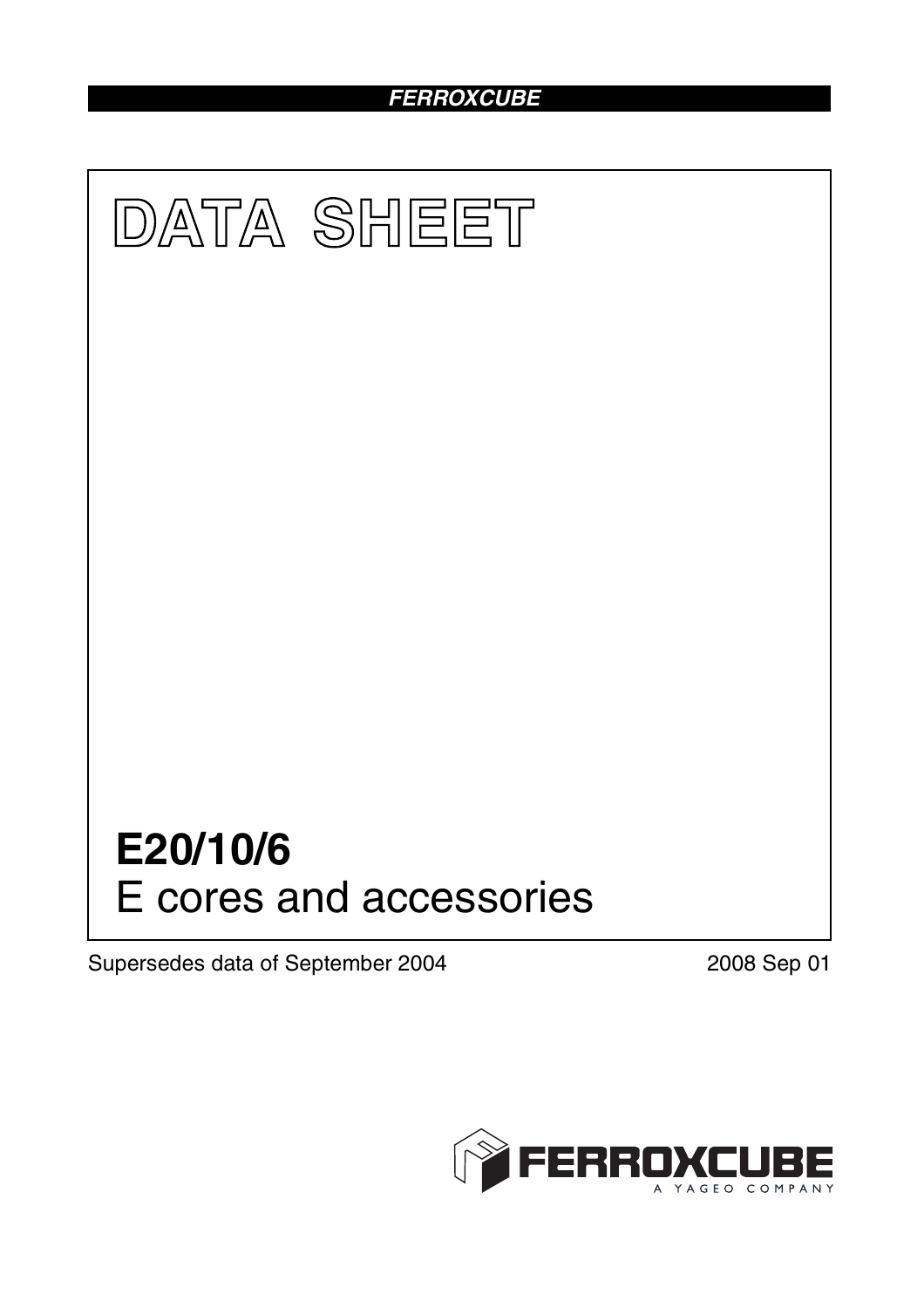## **CORE SETS**

# **Effective core parameters**

| <b>SYMBOL</b> | <b>PARAMETER</b>  | <b>VALUE</b>  | <b>UNIT</b>     |
|---------------|-------------------|---------------|-----------------|
| $\Sigma(I/A)$ | core factor (C1)  | 1.45          | $mm-1$          |
| $V_{\rm e}$   | effective volume  | 1490          | mm <sup>3</sup> |
| $I_e$         | effective length  | 46.0          | mm              |
| $A_{e}$       | effective area    | 32.0          | mm <sup>2</sup> |
| <b>\</b> min  | minimum area      | 32.0          | mm <sup>2</sup> |
| m             | mass of core half | $\approx$ 3.7 | g               |



# **Core halves**

Clamping force for  $A_L$  measurements, 20  $\pm$ 10 N.

| <b>GRADE</b> | $A_{L}$<br>(nH) | μ <sub>e</sub> | <b>AIR GAP</b><br>$(\mu m)$ | <b>TYPE NUMBER</b> |
|--------------|-----------------|----------------|-----------------------------|--------------------|
| 3C90         | 63 $±5%$        | $\approx 72$   | $\approx 980$               | E20/10/6-3C90-A63  |
|              | $100 + 8%$      | $\approx$ 114  | $\approx 520$               | E20/10/6-3C90-A100 |
|              | 160 ±8%         | $\approx$ 183  | $\approx 280$               | E20/10/6-3C90-A160 |
|              | $250 + 15%$     | $\approx$ 286  | $\approx$ 160               | E20/10/6-3C90-A250 |
|              | $315 + 15%$     | $\approx$ 360  | $\approx$ 120               | E20/10/6-3C90-A315 |
|              | 1450 ±25%       | $\approx$ 1660 | $\approx 0$                 | E20/10/6-3C90      |
| 3C92<br>des  | 1130 ± 25%      | $\approx$ 1300 | $\approx 0$                 | E20/10/6-3C92      |
| 3C94         | 1450 ±25%       | $\approx$ 1660 | $\approx 0$                 | E20/10/6-3C94      |
| 3C96<br>des  | 1350 ±25%       | ≈1580          | $\approx 0$                 | E20/10/6-3C96      |
| 3F3          | $63 + 5%$       | $\approx 72$   | $\approx 980$               | E20/10/6-3F3-A63   |
|              | $100 + 8%$      | $\approx$ 114  | $\approx 520$               | E20/10/6-3F3-A100  |
|              | $160 + 8%$      | $\approx$ 183  | $\approx 280$               | E20/10/6-3F3-A160  |
|              | $250 + 15%$     | $\approx$ 286  | $\approx$ 160               | E20/10/6-3F3-A250  |
|              | $315 + 15%$     | $\approx$ 360  | $\approx$ 120               | E20/10/6-3F3-A315  |
|              | 1350 ± 25%      | $\approx$ 1580 | $\approx 0$                 | E20/10/6-3F3       |
| 3F35<br>des  | 1000 ± 25%      | $\approx$ 1140 | $\approx 0$                 | E20/10/6-3F35      |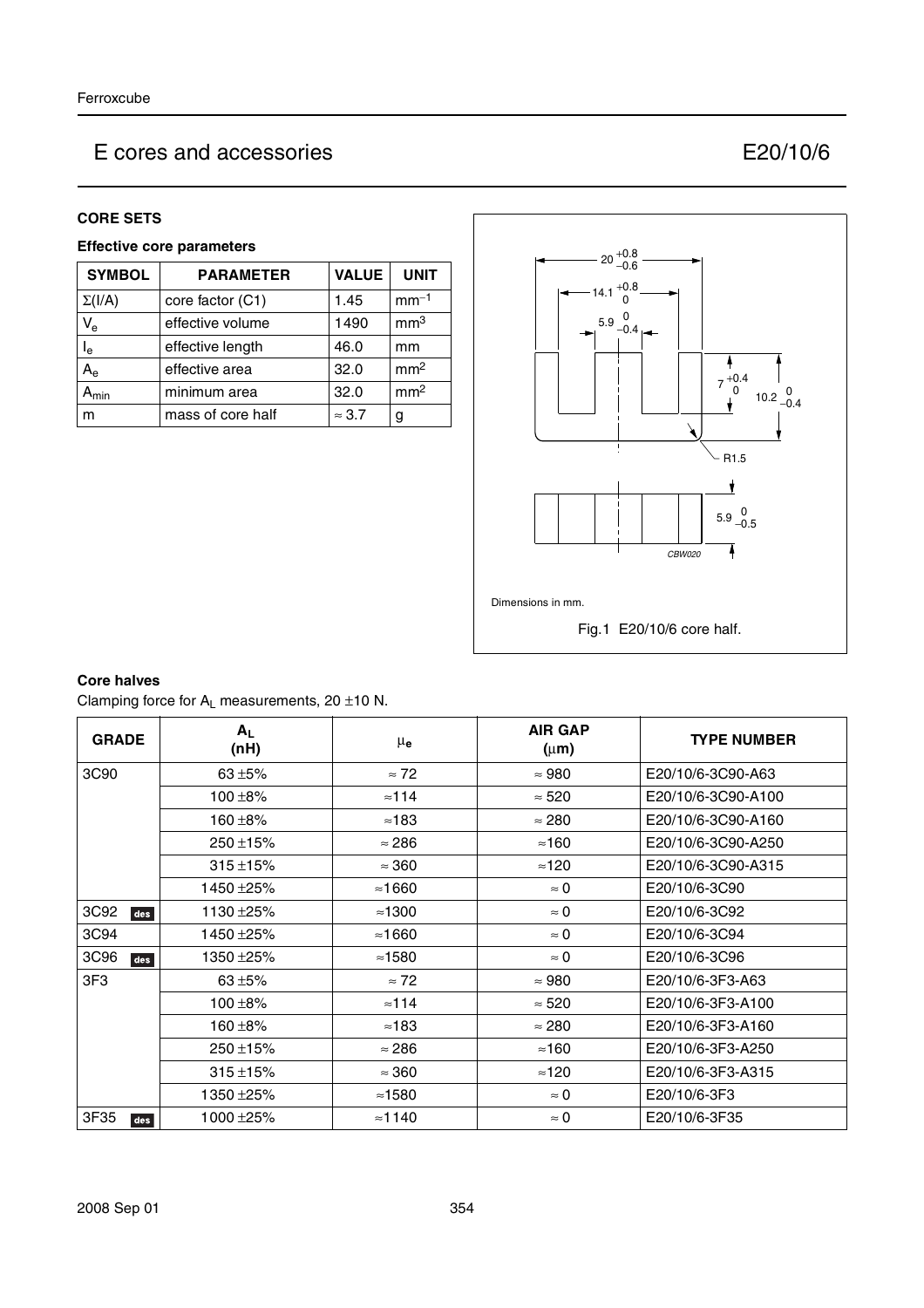# **Core halves of high permeability grades**

Clamping force for  $A_L$  measurements, 20  $\pm$ 10 N.

| <b>GRADE</b> | $A_L$<br>(nH) | μe             | <b>AIR GAP</b><br>$(\mu m)$ | <b>TYPE NUMBER</b> |
|--------------|---------------|----------------|-----------------------------|--------------------|
| 3C11         | 2600 ± 25%    | $\approx 2970$ | $\approx 0$                 | E20/10/6-3C11      |
| 3E27         | 2700 ± 25%    | $\approx 3090$ | $\approx 0$                 | E20/10/6-3E27      |

## **Properties of core sets under power conditions**

|                  | $B(mT)$ at                                      | CORE LOSS (W) at                               |                                                 |                                                 |                                                |  |
|------------------|-------------------------------------------------|------------------------------------------------|-------------------------------------------------|-------------------------------------------------|------------------------------------------------|--|
| <b>GRADE</b>     | $H = 250$ A/m;<br>$f = 25$ kHz;<br>$T = 100 °C$ | $f = 25$ kHz;<br>$B = 200$ mT;<br>$T = 100 °C$ | $f = 100$ kHz;<br>$B = 100$ mT;<br>$T = 100 °C$ | $f = 100$ kHz;<br>$B = 200$ mT;<br>$T = 100 °C$ | $f = 400$ kHz;<br>$B = 50 mT;$<br>$T = 100 °C$ |  |
| 3C <sub>90</sub> | $\geq 320$                                      | $\leq$ 0.16                                    | $\leq 0.18$                                     |                                                 |                                                |  |
| 3C92             | $\geq$ 370                                      |                                                | $\leq 0.14$                                     | $\leq 0.75$                                     |                                                |  |
| 3C94             | $\geq 320$                                      |                                                | $\leq 0.14$                                     | $\leq 0.75$                                     |                                                |  |
| 3C96             | $\geq$ 340                                      |                                                | $≤$ 0.11                                        | $\leq 0.6$                                      |                                                |  |
| 3F <sub>3</sub>  | $\geq$ 320                                      |                                                | $\leq 0.2$                                      |                                                 | $\leq 0.3$                                     |  |
| 3F35             | $\geq$ 300                                      |                                                |                                                 |                                                 |                                                |  |

# **Properties of core sets under power conditions (continued)**

|                 | $B(mT)$ at                                      | CORE LOSS (W) at                               |                                                 |                                              |                                                     |
|-----------------|-------------------------------------------------|------------------------------------------------|-------------------------------------------------|----------------------------------------------|-----------------------------------------------------|
| <b>GRADE</b>    | $H = 250$ A/m;<br>$f = 25$ kHz;<br>$T = 100 °C$ | $f = 500$ kHz;<br>$B = 50 mT;$<br>$T = 100 °C$ | $f = 500$ kHz;<br>$B = 100 mT;$<br>$T = 100 °C$ | $f = 1 MHz;$<br>$B = 30$ mT;<br>$T = 100 °C$ | $f = 3$ MHz;<br>$\ddot{B}$ = 10 mT;<br>$T = 100 °C$ |
| 3C90            | $\geq$ 320                                      |                                                |                                                 |                                              |                                                     |
| 3C92            | $\geq$ 370                                      |                                                |                                                 |                                              |                                                     |
| 3C94            | $\geq$ 320                                      |                                                |                                                 |                                              |                                                     |
| 3C96            | $\geq$ 340                                      | $\leq 0.55$                                    |                                                 | $\overline{\phantom{m}}$                     |                                                     |
| 3F <sub>3</sub> | $\geq$ 320                                      |                                                |                                                 |                                              |                                                     |
| 3F35            | $\geq$ 300                                      | $\leq 0.2$                                     | $≤ 1.5$                                         |                                              |                                                     |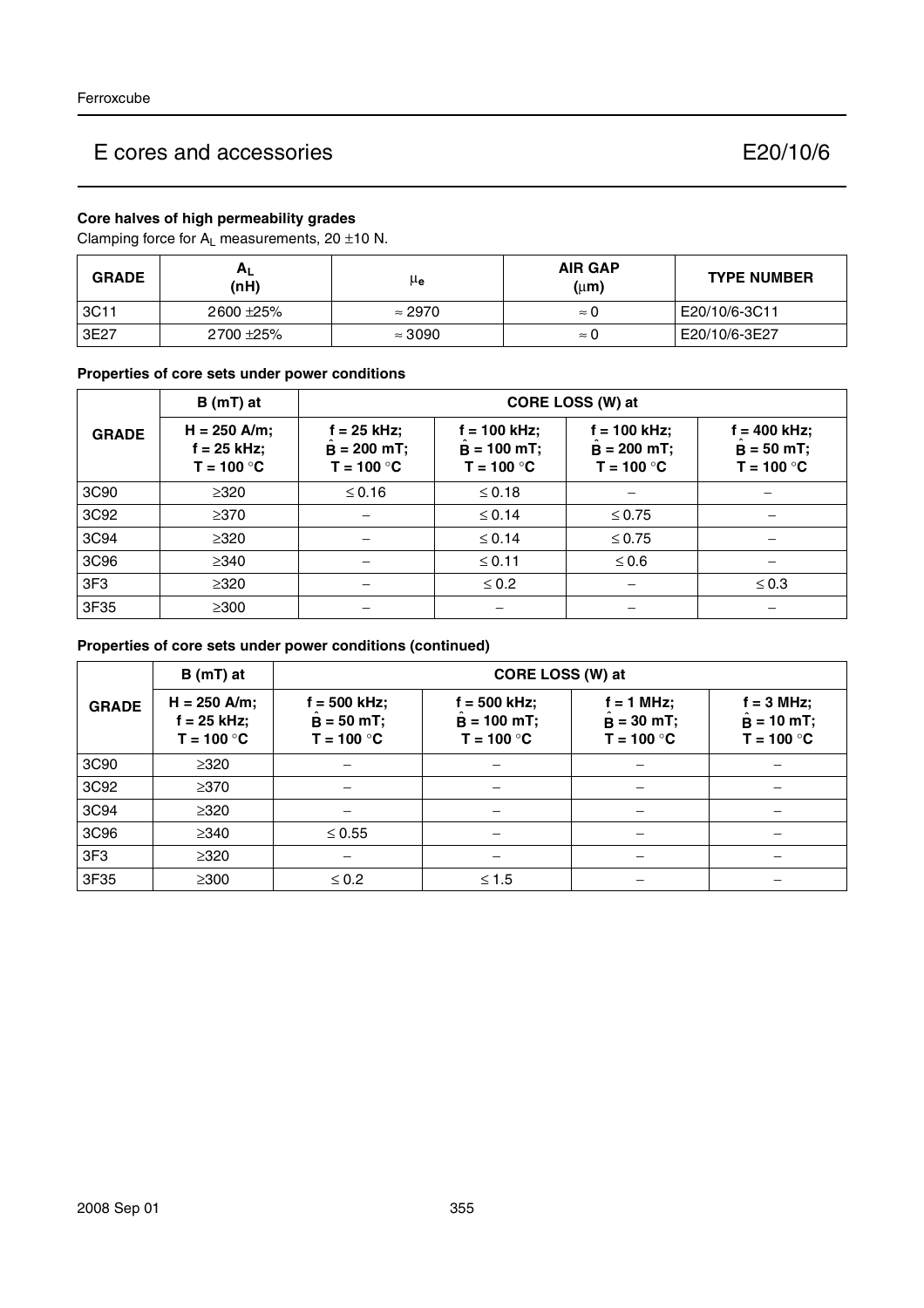# **COIL FORMER**

# **General data for 8-pins E20/10/6 coil former**

| <b>PARAMETER</b>              | <b>SPECIFICATION</b>                                                                                            |
|-------------------------------|-----------------------------------------------------------------------------------------------------------------|
| Coil former material          | polyamide (PA6.6), glass reinforced, flame retardant in accordance with<br>"UL 94V-0"; UL file number E41871(M) |
| Pin material                  | copper-tin alloy (CuSn), tin (Sn) plated                                                                        |
| Maximum operating temperature | 130 °C, "IEC 60085", class B                                                                                    |
| Resistance to soldering heat  | "IEC 60068-2-20", Part 2, Test Tb, method 1B: 350 °C, 3.5 s                                                     |
| Solderability                 | "IEC 60068-2-20", Part 2, Test Ta, method 1: 235 °C, 2 s                                                        |



# **Winding data and area product for 8-pins E20/10/6 coil former**

| <b>NUMBER OF</b><br><b>SECTIONS</b> | <b>WINDING</b><br><b>AREA</b><br>(mm <sup>2</sup> ) | <b>MINIMUM</b><br><b>WINDING</b><br><b>WIDTH</b><br>(mm) | <b>AVERAGE</b><br><b>LENGTH OF</b><br><b>TURN</b><br>(mm) | <b>AREA</b><br><b>PRODUCT</b><br>Ae x Aw<br>(mm <sup>4</sup> ) | <b>TYPE NUMBER</b> |
|-------------------------------------|-----------------------------------------------------|----------------------------------------------------------|-----------------------------------------------------------|----------------------------------------------------------------|--------------------|
|                                     | 35                                                  | 11.8                                                     | 39                                                        | 1120                                                           | CPH-E20/10/6-1S-8P |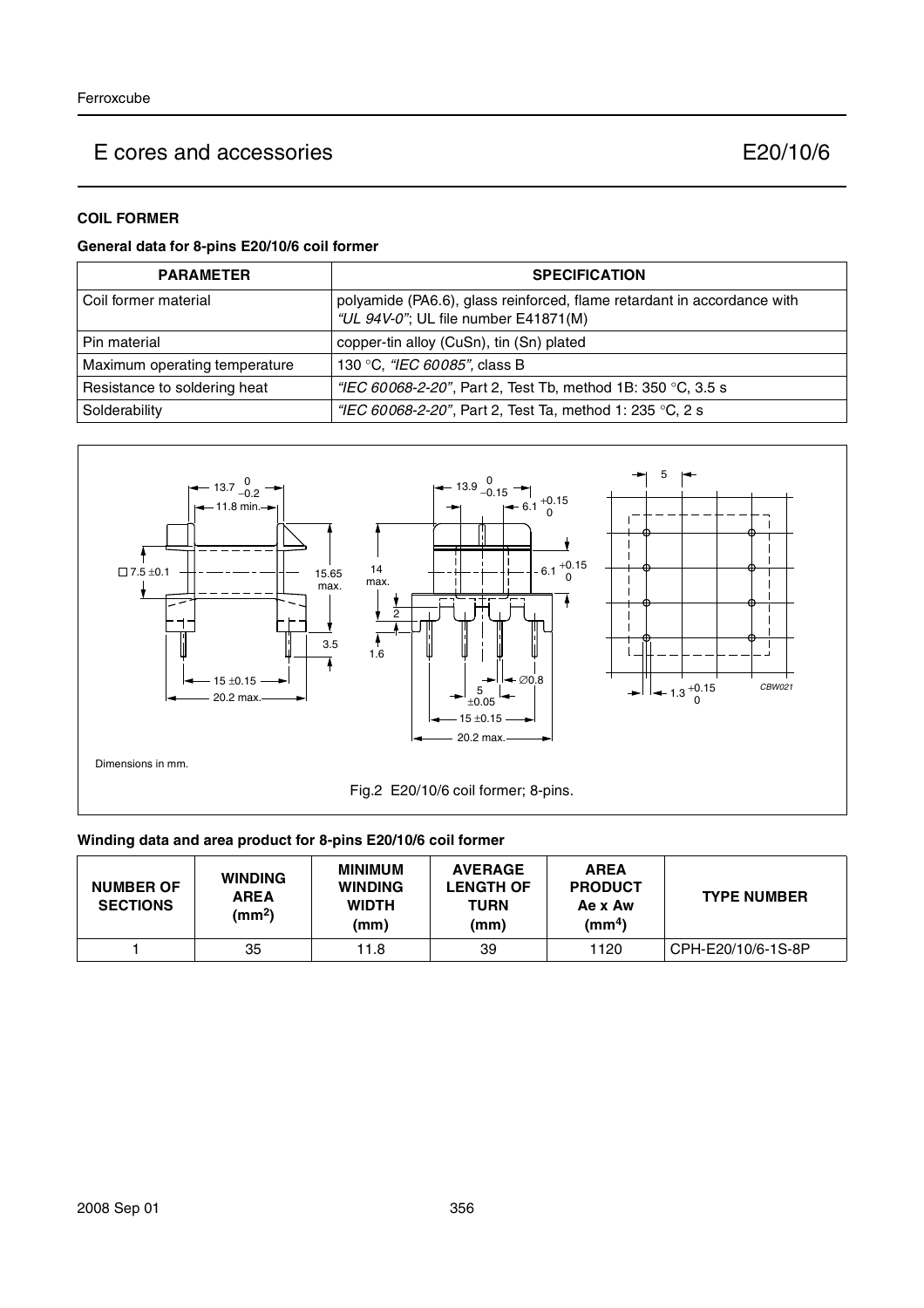## **General data 10-pins coaxial E20/10/6 coil former**

| <b>PARAMETER</b>              | <b>SPECIFICATION</b>                                                                                            |
|-------------------------------|-----------------------------------------------------------------------------------------------------------------|
| Coil former material          | polyamide (PA6.6), glass-reinforced, flame retardant in accordance with<br>"UL 94V-0"; UL file number E41871(M) |
| Pin material                  | copper-tin alloy (CuSn), tin (Sn) plated                                                                        |
| Maximum operating temperature | 130 °C, "IEC 60085", class B                                                                                    |
| Resistance to soldering heat  | "IEC 60068-2-20", Part 2, Test Tb, method 1B: 350 °C, 3.5 s                                                     |
| Solderability                 | "IEC 60068-2-20", Part 2, Test Ta, method 1                                                                     |

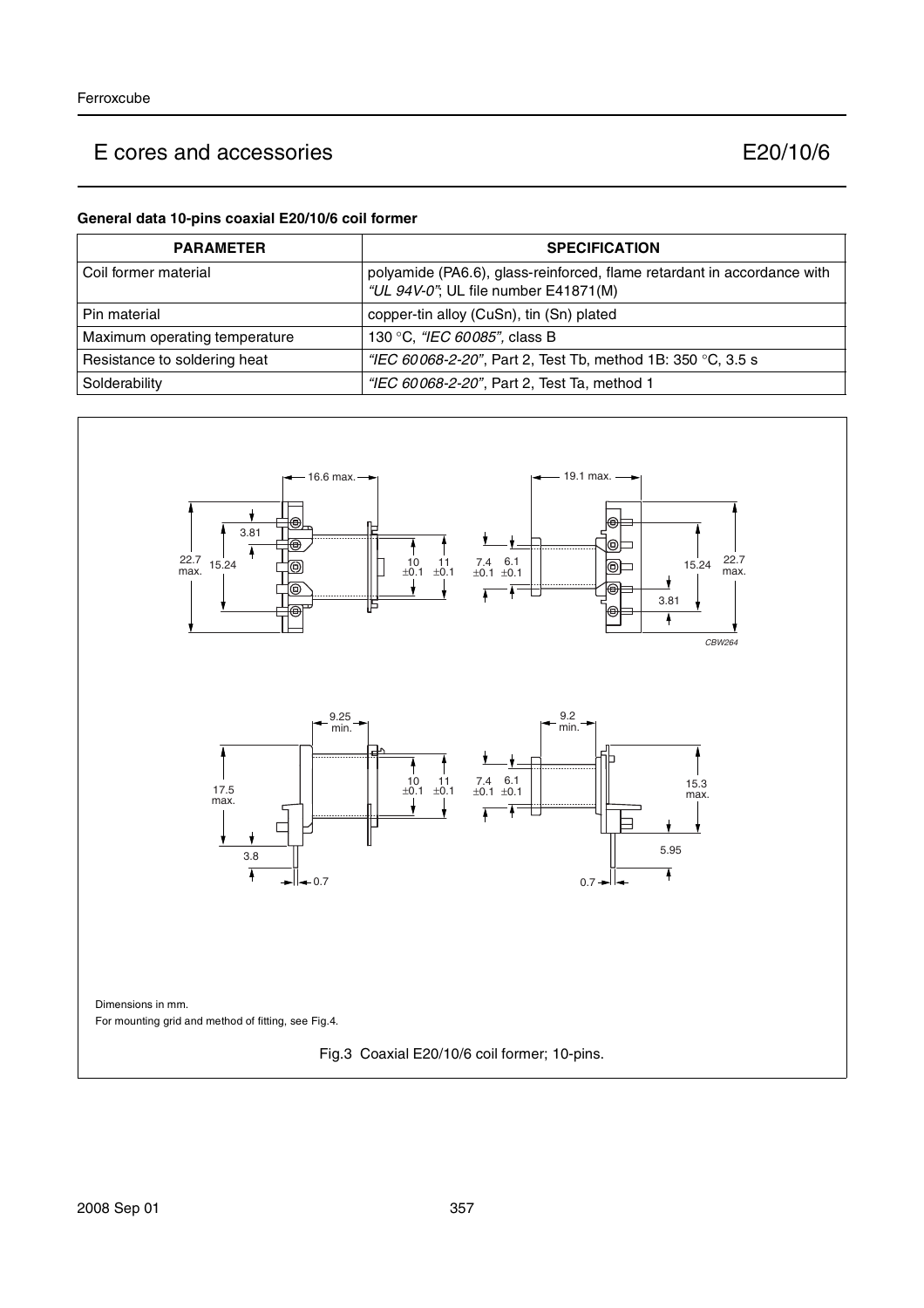

## **Winding data and area product for coaxial E20/10/6 coil former**

| <b>NUMBER OF</b><br><b>SECTIONS</b> | <b>WINDING</b><br><b>AREA</b><br>(mm <sup>2</sup> ) | <b>MINIMUM</b><br><b>WINDING</b><br><b>WIDTH</b><br>(mm) | <b>AVERAGE</b><br><b>LENGTH OF</b><br><b>TURN</b><br>(mm) | <b>AREA</b><br><b>PRODUCT</b><br>Ae x Aw<br>(mm <sup>4</sup> ) | <b>TYPE NUMBER</b>      |
|-------------------------------------|-----------------------------------------------------|----------------------------------------------------------|-----------------------------------------------------------|----------------------------------------------------------------|-------------------------|
|                                     | 11.3                                                | 9.2                                                      | 34.7                                                      | 362                                                            | $CPCI-E20/6-1S-5P-G(1)$ |
|                                     | 13.1                                                | 9.25                                                     | 50                                                        | 419                                                            | CPCO-E20/6-1S-5P-G(1)   |

## **Note**

1. Also available with post-inserted pins. Different number of pins available on request for all types.